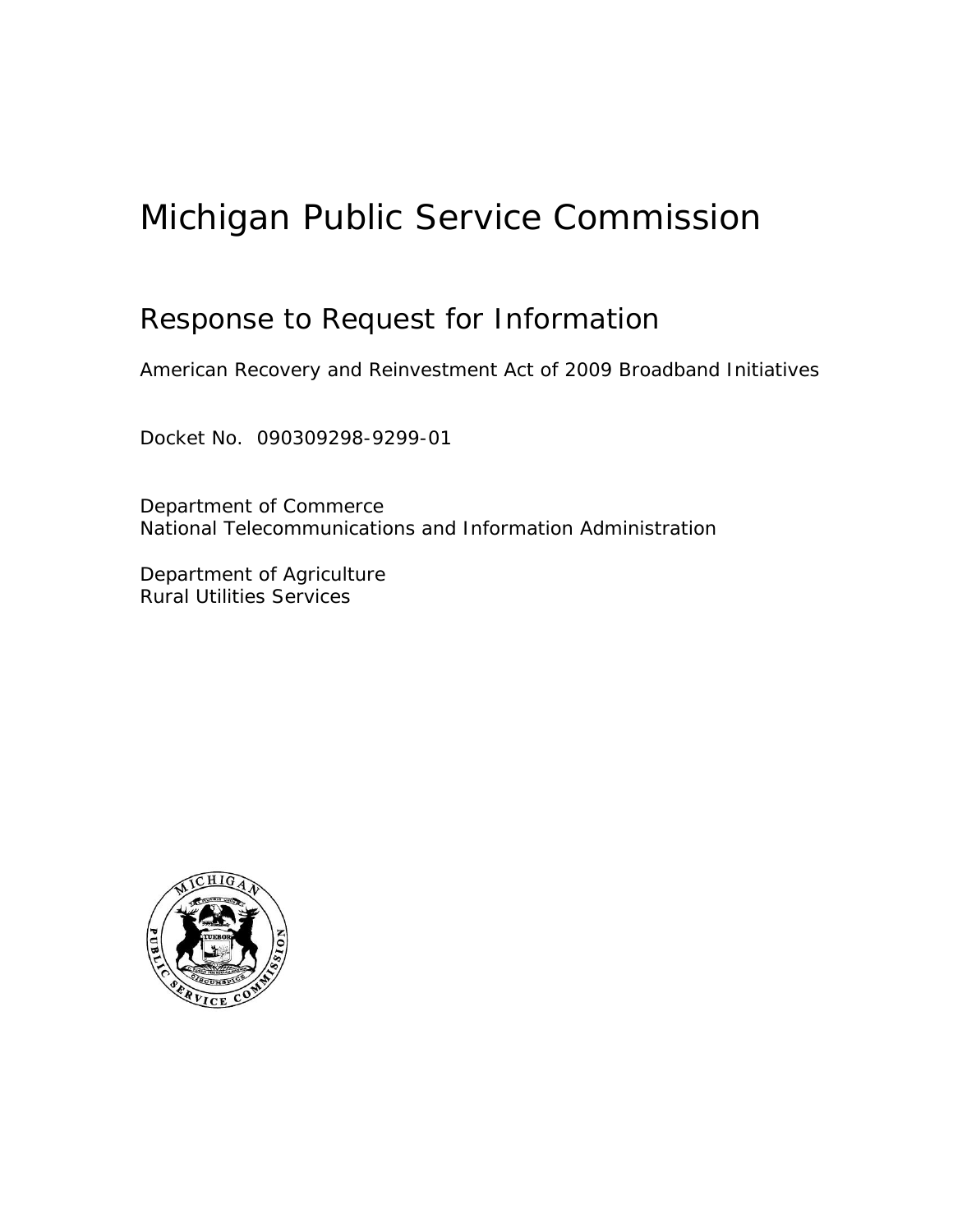# Table of Contents

|                 |                                                              | 3  |
|-----------------|--------------------------------------------------------------|----|
| NTIA 2:         | The Role of the States 14                                    |    |
| NTIA 3:         | Eligible Grant Recipients<br><u>Ligible Grant Recipients</u> |    |
| NTIA 6:         | Grants for Expanding Public Computer Center Capability 8     |    |
| NTIA 7:         | Grants for Innovative Programs to Encourage Sustainable      | 9  |
| NTIA 8:         | Broadband Mapping<br><u>Froadband Mapping</u>                | 11 |
| NTIA 10:        | Timely Completion of Proposals                               | 17 |
| NTIA 13:        |                                                              | 18 |
| NTIA 14:        |                                                              | 21 |
| III. Conclusion |                                                              | 22 |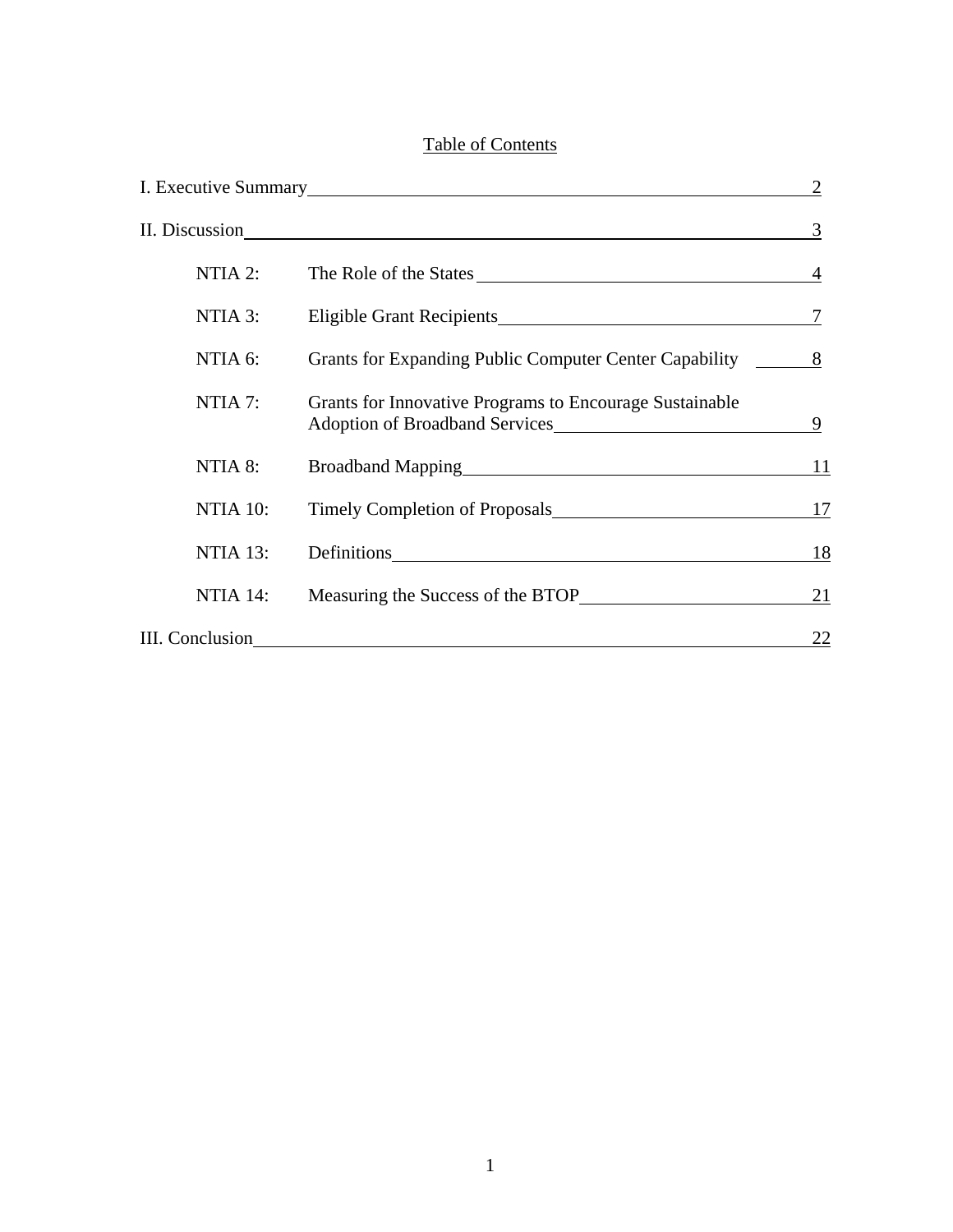#### Executive Summary

 The Michigan Public Service Commission (MPSC) is supportive of national efforts to increase broadband availability and subscribership. The MPSC is keenly aware of both the benefits of broadband as well as the obstacles to ubiquitous deployment and adoption and offers comments regarding certain of the topics addressed in the Joint Request for Information issued by the National Telecommunications and Information Administration (NTIA) and the Rural Utilities Service (RUS).

 The MPSC's comments highlight the need for a strong state role in developing the broadband provisions of the American Recovery and Reinvestment Act (ARRA). The MPSC believes the States' experiences with promoting broadband infrastructure and adoptions can provide a wealth of information to NTIA/RUS and significantly streamline the process of approving grants under the ARRA. The MPSC supports a proposal advanced by the National Association of Regulatory Utility Commissioners that, if implemented, would benefit the NTIA by reducing the time and resources needed to review the multitude of applications, benefit the States by allowing for approval of applications based on specific characteristics of a particular State without deviating from the requirements delineated by NTIA, and benefit citizens who will ultimately receive broadband availability more expeditiously.

 Additionally, the MPSC comments focus on the need for accurate, useful statewide broadband maps that serve multiple functions. The broadband maps should offer detailed information at the street-level, and have the functionality to allow different levels of detail to different types of users. The maps for individual states should be developed from a common data set to allow for interfacing with a national broadband map.

 The MPSC also offers comments on eligible grant recipients, grants for expanding public computer center capability, grants for innovative programs to encourage sustainable adoption of broadband services, timely completion of proposals, definitions of unserved, underserved, and broadband, and measuring the success of the Broadband Technology Opportunities Program. The MPSC continues to work toward being better able to spur broadband deployment in rural, unserved and underserved areas through a variety of means. The MPSC thanks NTIA for the opportunity to offer these comments and looks forward to working with NTIA on this important goal of increased broadband availability and adoption, job creation, and economic stimulus.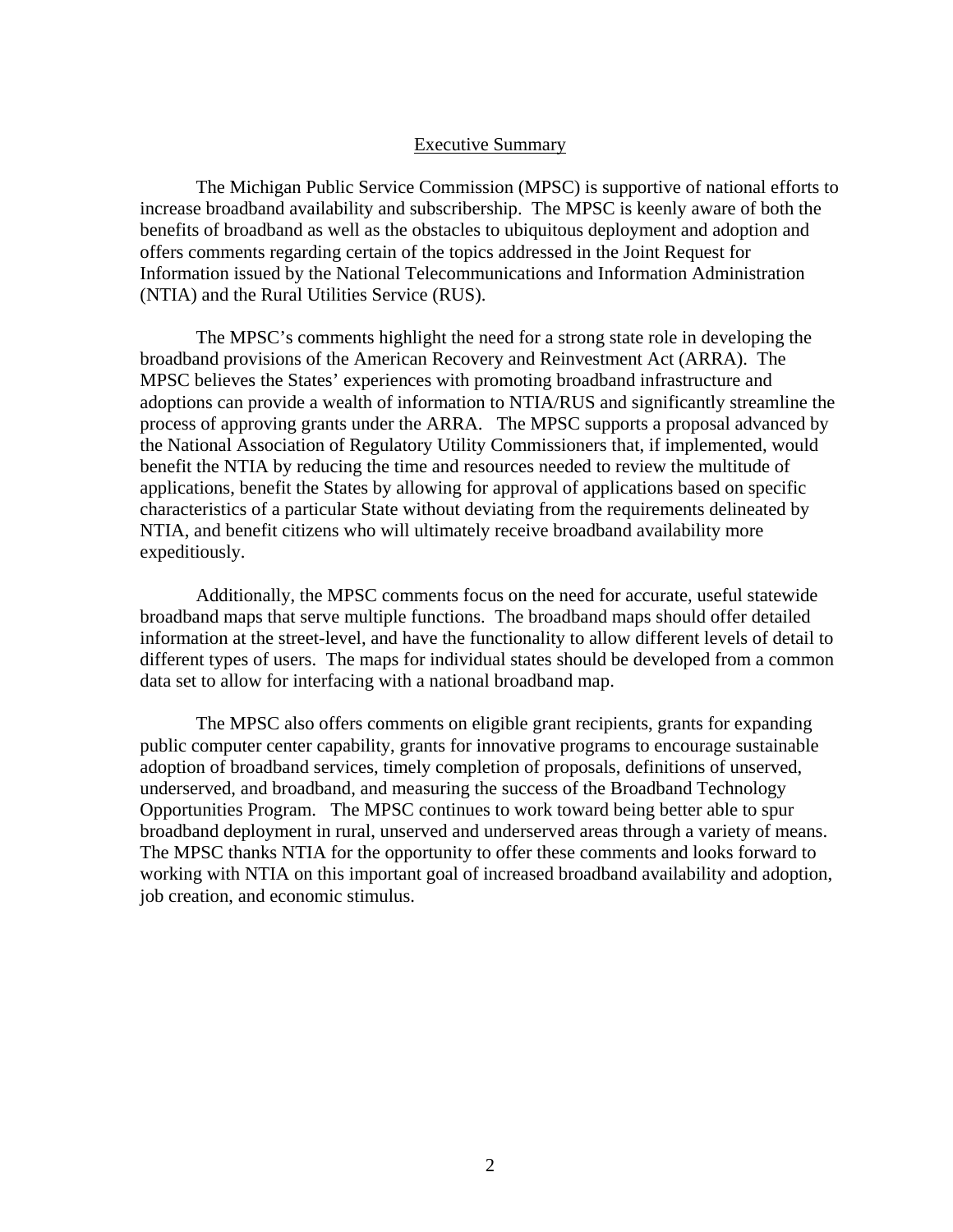#### Discussion

The National Telecommunications and Information Administration (NTIA) and the Rural Utilities Services (RUS) issued a Joint Request for Information and Notice of Public Meetings (Joint Request) published in the Federal Register on March 12, 2009. This request sought certain information regarding section 6001 of the American Recovery and Reinvestment Act of 2009 (ARRA) which requires NTIA to establish the Broadband Technologies Opportunities Program (BTOP) and establishes authority for RUS to make grants and loans for the deployment and construction of broadband systems. The Michigan Public Service Commission (MPSC) is supportive of national efforts to increase broadband availability and subscribership. The MPSC commends the NTIA and RUS for making the recent public meetings held on these issues available via webcast and teleconference. The MPSC is keenly aware of both the benefits of broadband as well as the obstacles to ubiquitous deployment and adoption and offers the following comments regarding certain of the topics addressed in the Joint Request.

 The States have a long history of working cooperatively and providing assistance and consultations to the federal government. The States played a key role in the Federal Telecommunications Act (FTA) section 271 process offering consultation and recommendations to the federal government related to the Bell Operating Companies' applications to offer long distance service. The States continue to play a key role in arbitrating interconnection agreements between providers pursuant to FTA section 251/252 directives. The States also, through National Association of Regulatory Utility Commissioners (NARUC), participate in many collaborative efforts with the FCC. States have the necessary experience to play a key role in this process.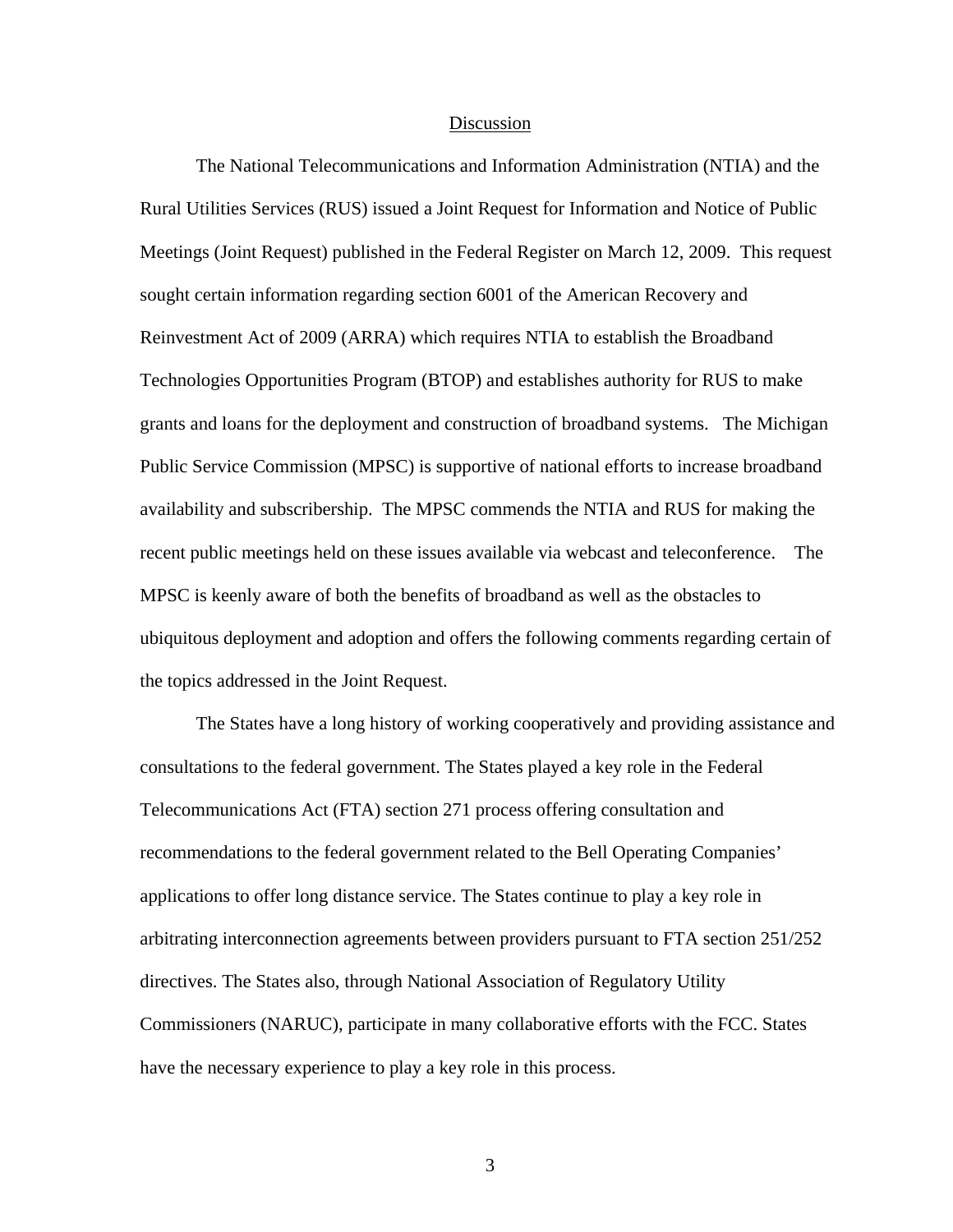#### *NTIA 2: The Role of the States:*

*a. How should the grant program consider State priorities in awarding grants?* 

 The MPSC is aware that the National Association of Regulatory Utility Commissioners (NARUC) has suggested a proposal under which a State that opted to assume the responsibility would rank all applications for NTIA/RUS broadband grants for projects in that State. The MPSC is supportive of this approach and, in fact, MPSC Commissioners are signatories to a recent NARUC letter advocating this proposal. As the MPSC has noted in recent comments to the Federal Communications Commission (FCC), by utilizing the knowledge of the States, federal agencies such as NTIA can avoid spending time and resources replicating the work many of the States have already begun or have accomplished. For example, Michigan enacted legislation in 2002 that has streamlined the rights-of-way permitting process, has provided broadband providers tax credits and loans. Through this process, Michigan was able to acquire a large amount of information about broadband infrastructure in the state. Additionally, as the possibility of a federal stimulus bill became known, Michigan began to compile a preliminary list of broadband projects diverse parties were interested in pursuing. In this way, Michigan has gleaned valuable information about where the demand for broadband may exist (including in unserved and underserved locations), and is in the process of creating a strategic broadband plan to maximize the funding available to the State.

 Under a proposal such as NARUC's, States would be responsible for the identification of incomplete or inappropriate applications, and the prioritization of the applications as specified in the rules to be set by the NTIA/RUS while meeting the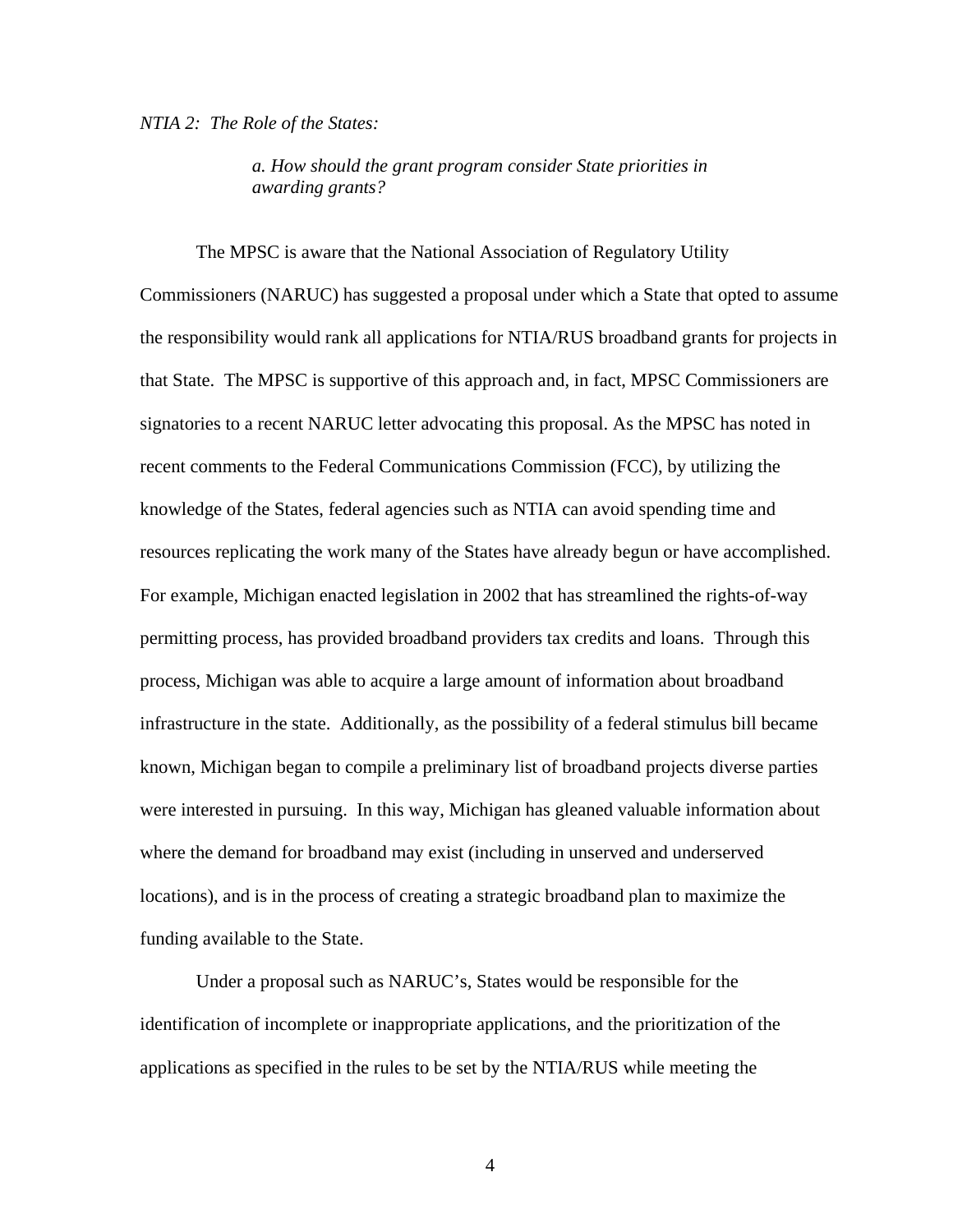broadband needs for the citizens of those States. Consequently, the timeframe from application to actually "breaking ground" on important broadband projects could be significantly shortened. In this way, the States would assume much of the workload and NTIA would be able to shift its focus to an oversight role to ensure the grant program complies consistently nationwide with the directives of Congress. Per the NARUC proposal, the conference report specifies Congress expects NTIA to "assist the States in post-grant monitoring to ensure that recipients comply fully with the terms and conditions of their grants." The Stimulus bill allows NTIA to dedicate up to 3% for administration of the programs. Like NTIA, States are also likely to need some temporary extra personnel to help with grant review as well as to audit/monitor and report back to the federal agencies on implementation. NTIA and RUS should allow each State that "opts-in" to seek sufficient funds to create two-to-four full time (job) equivalents immediately to do just that. The MPSC believes that, if implemented, NARUC's proposal would benefit the NTIA by reducing the time and resources needed by NTIA to review the multitude of applications, benefit the States by allowing for approval of applications based on specific characteristics of a particular State without deviating from the requirements delineated by NTIA, and benefit citizens who will ultimately receive broadband availability more expeditiously .

# *b. What is the appropriate role for States in selecting projects for funding?*

The proposal involves NTIA setting guidelines for projects, with States<sup>1</sup> analyzing whether proposed projects meet those guidelines. The guidelines should include direction on how the State should rank applications, and also address the scenario where a State government may have a project as well. The States should articulate whether any factors,

 $\overline{a}$ 

<sup>&</sup>lt;sup>1</sup> NARUC's proposal allows a State to opt-in to the program. For a State(s) that chose not to op-in, NTIA would review the grant applications for that particular State(s).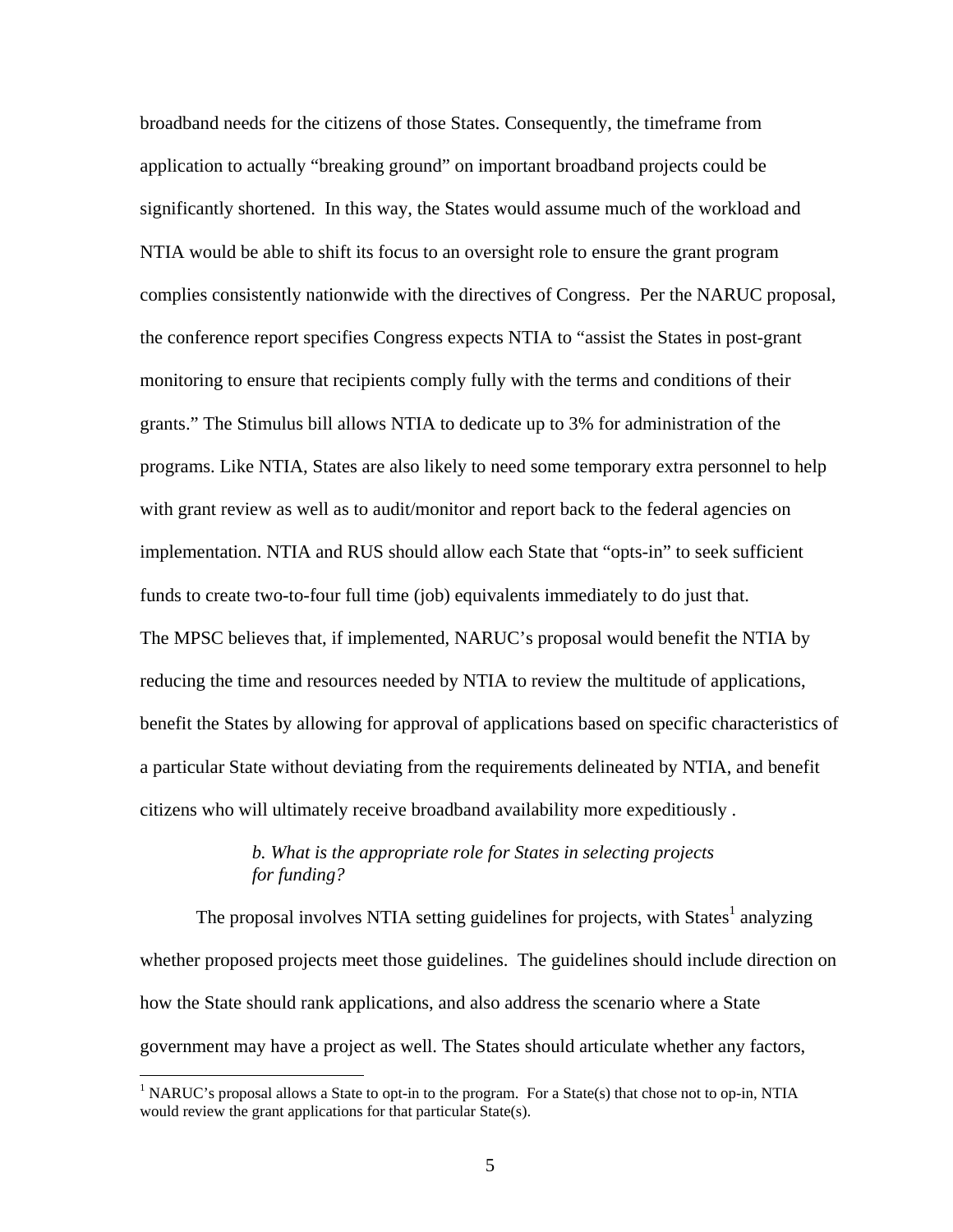such as efficiencies with the State project, were considered in their ranking process. If multiple projects meet the federal guidelines, a State that has opted-in would rank the applications in terms of which projects most effectively and efficiently address the particular broadband needs of that State. As noted above, States are most knowledgeable about the particulars of broadband deployment and obstacles within their boundaries. NTIA would then make the final determination of approval or disapproval of the applications. NARUC's proposal also includes details regarding a standard state allocation of funds, and requirements that applicants electronically submit proposals to the states at the same time they submit their NTIA applications, among other information sharing requirements. The MPSC believes this approach will achieve the most toward advancing broadband infrastructure to unserved and underserved populations, an important goal of the BTOP.

> *c. How should NTIA resolve differences among groups or constituencies with a State in establishing priorities for funding?*

 Ideally, under a proposal such as NARUC's, a State could consult with the NTIA to resolve differences among various interested parties. As noted above, a State would also have significant ability to establish priorities specific to that State. By having State specific priorities, it would be more apparent how and where individual projects fit into an overall plan to bring broadband to all citizens. During the public comment hearings on various aspects of the BTOP, many commenters were concerned about projects on tribal lands or projects that cross the boundaries of multiple States. NTIA should take into account these concerns in developing the initial criteria under which States must evaluate projects. For example, NTIA may want to determine a separate process, outside of the NARUC, for awarding grants for projects on tribal lands or projects encompassing portions of multiple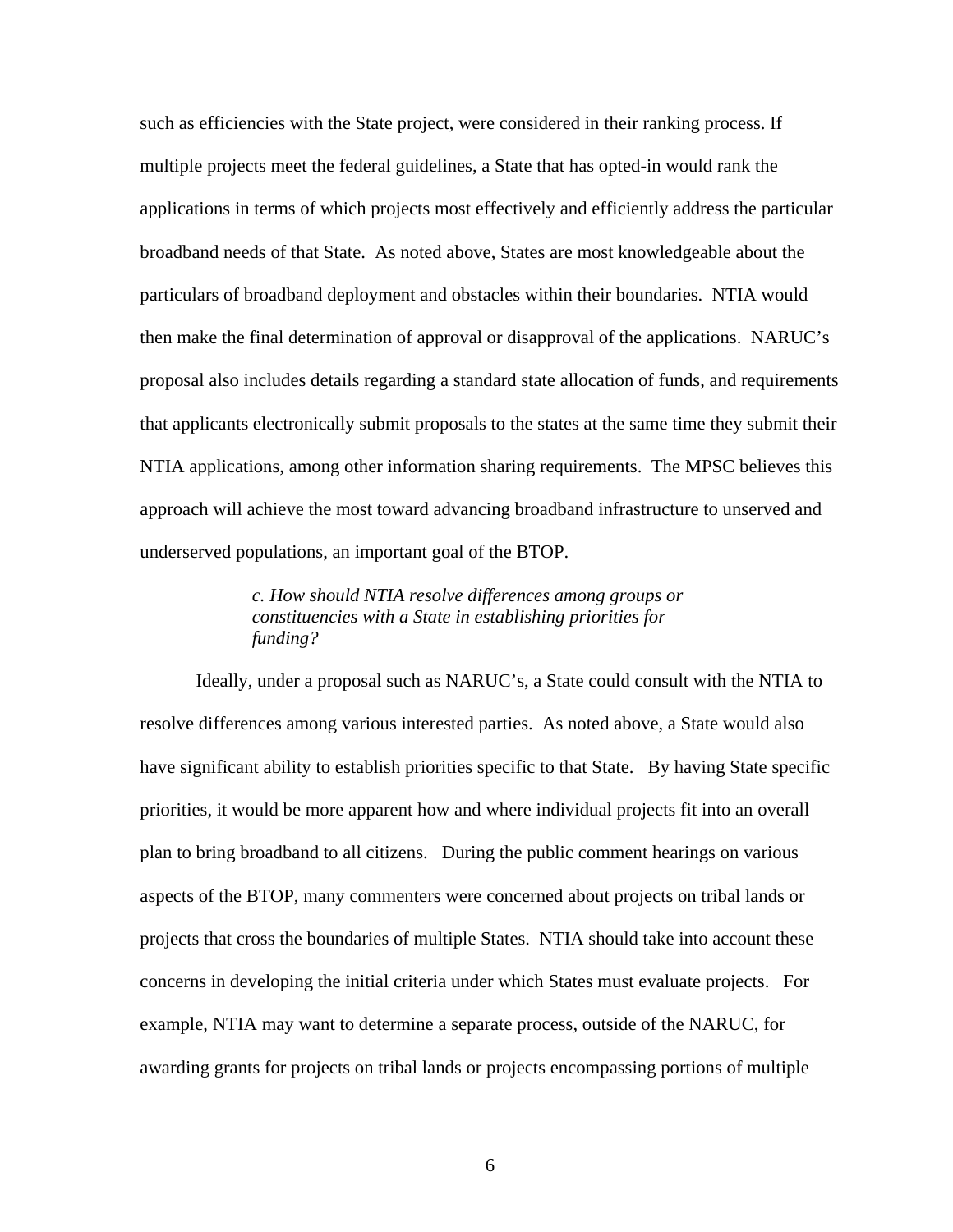states. Additionally, because NTIA will retain responsibility for making the final determination of grant awards, NTIA will be able to address any perceived favoritism shown by the States for projects solely within their borders.

> *d. How should NTIA ensure that projects proposed by States are well-executed and produce worthwhile and measurable results.*

 The MPSC is aware that many States may offer their own broadband project; some of which could be competing for grants against other projects, such as those proposed by nonprofits or local governments. State projects should be subject to the same criteria as all other projects. As in the case of tribal/multi-state projects, NTIA, by making the final determination of grant awards, will have the ability to reprioritize any State-proposed projects to better meet NTIA criteria. In order to ensure that no conflict of interest issues arise, NTIA should, as stated above, set clear guidelines regarding the ranking of projects by States prior to the application process.

 It may, in fact, be the case, that State projects are more likely to be well executed and produce more meaningful results since States have the benefit of experience working with federal funding, including federal auditing and reporting requirements, than other smaller entities.

#### *NTIA 3: Eligible Grant Recipients*

 The private sector to date has not been able to meet the need of bringing broadband availability to every citizen, as proven by the number of unserved and underserved areas that presently exist. However, in some cases, there may, in fact, be a solid market for broadband service, but the financial burden of the initial build-out of broadband infrastructure is too great an obstacle. NTIA may find it is in the public interest to expand the list of eligible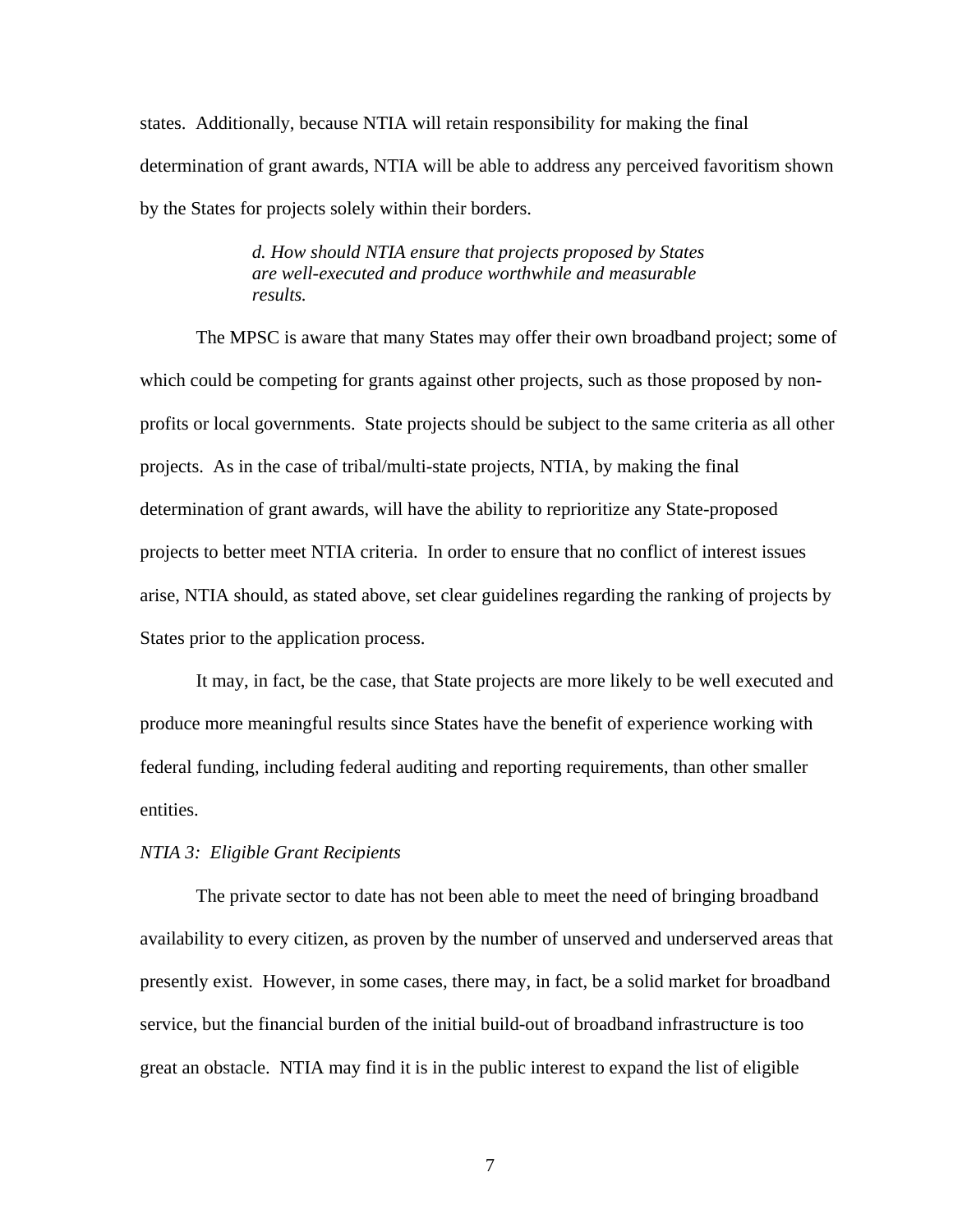applicants<sup>2</sup> to include "other entities." NTIA should ensure that such "other entities" are financially sound, have proven experience in successful network deployment, are capable of delivering sustainable projects with pricing that is affordable to citizens, and are willing to allow open access to infrastructure at a reasonable cost. Additionally, NTIA should look for entities endorsed by the State, local, or tribal government in which the entity operates/plans to operate. Finally, the entity should be in good standing with all applicable federal, State, and local government/regulatory bodies.

*NTIA 6: Grants for Expanding Public Computer Center Capacity* 

*a. What selection criteria should be applied to ensure the success of this aspect of the program?* 

 NTIA should apply at least two basic criteria to proposals for programs to expand public Computer Center Capacity. First, the programs should seek to add computer capacity in locations with adequate broadband connections. Second, the locations should be accessible to all citizens and the hours for public use should be reasonable to accommodate the various needs of the citizens. The MPSC would urge NTIA to ensure that vulnerable populations, who may not have a computer as well as broadband in their homes, not be prohibited from using public computing resources developed under this program due to disability, language-barriers, or extremely limited hours of availability.

 $\overline{a}$ 

<sup>&</sup>lt;sup>2</sup> Section 6001(e) states that eligible applicants shall—

 <sup>(1) (</sup>A) be a State or political subdivision thereof, the District of Columbia, a territory or possession of the United States, an Indian Tribe (as defined in section 4 of the Indian Self-Determination and Education Assistance Act (25 U.S.C. 450(b)) or native Hawaiian organization;

 <sup>(</sup>B) a non profit—

 <sup>(</sup>i) foundation,

 <sup>(</sup>ii) corporation,

 <sup>(</sup>iii) institution, or

 <sup>(</sup>iv) association; or

 <sup>(</sup>C) any other entity, including a broadband service or infrastructure provider, that the Assistant Secretary finds by rule to be in the public interest …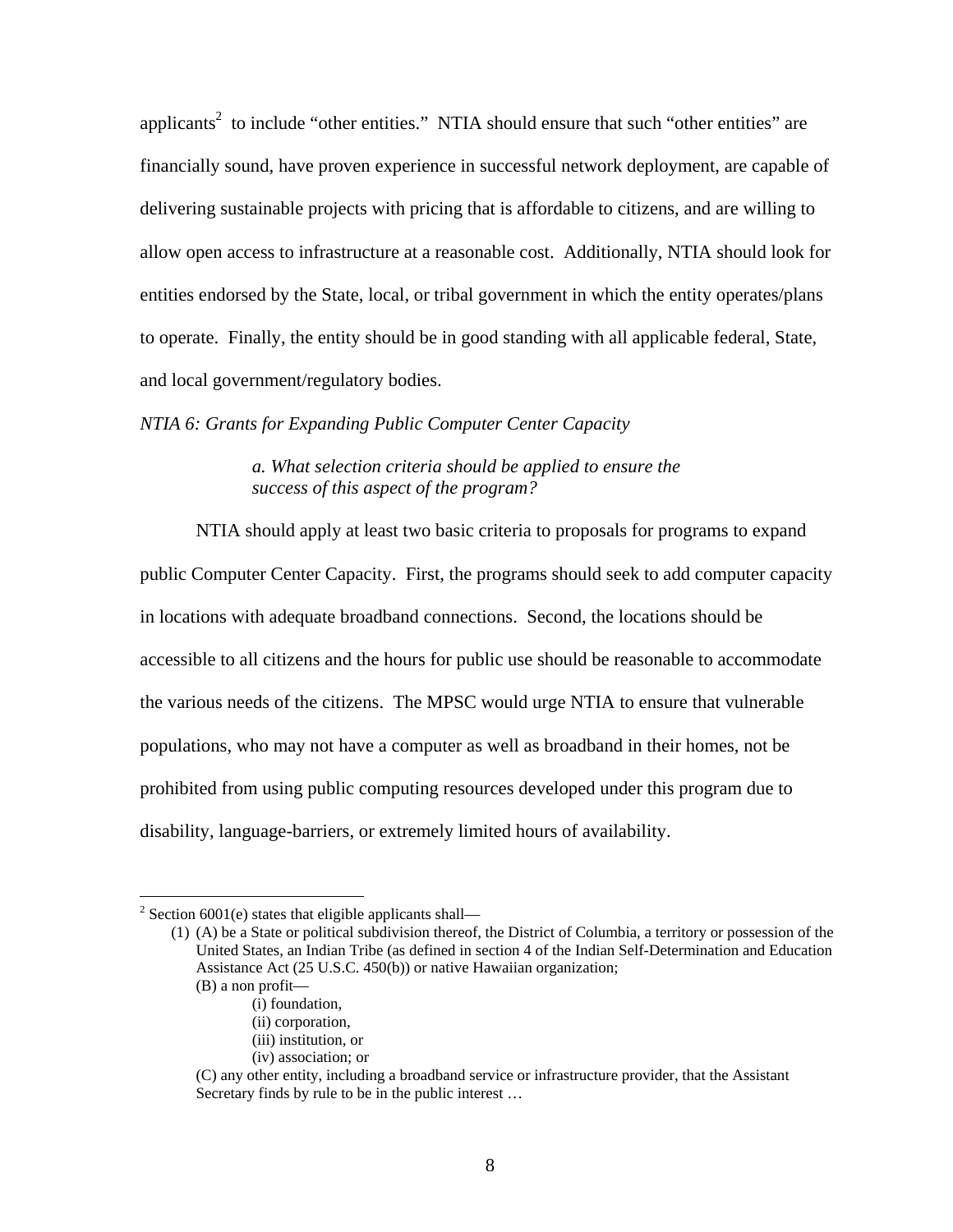#### *b. What additional institutions other than community colleges and public libraries should be considered as eligible recipients under this program?*

 Provided that they meet the criteria above, NTIA should consider allowing additional public or non-profit institutions to be eligible recipients under this program. Entities such as public or non-profit community centers, homeless shelters, senior centers, work-skills centers, etc. that already have relationships with vulnerable populations may be better able to provide computer access to those citizens that lack a computer and broadband connection in their home. For example, these organizations may be located in closer proximity to the population (for whom travel to distant locations may be difficult), or offer additional services that may enable and encourage broadband use (e.g. foreign language-to-English translation, child-care while the adult utilizes the computer, help with resumes for job application over the internet, etc.).

# *NTIA 7: Grants for Innovative Programs to Encourage Sustainable Adoption of Broadband Service*

#### *a. What selection criteria should be applied to ensure the success of this program?*

 The MPSC was very encouraged to see not only infrastructure deployment but also successful and sustainable increased adoption of broadband service addressed in the ARRA. The MPSC is aware of three main factors that may make an individual hesitant to embrace broadband service even if it is available at their home—price, fear or lack of comfort with computers and the internet, and simple lack of interest. It is the hope of the MPSC that the BTOP will help encourage affordable broadband options that may appeal to customers, however the other two obstacles will need to be met with the type of innovative programs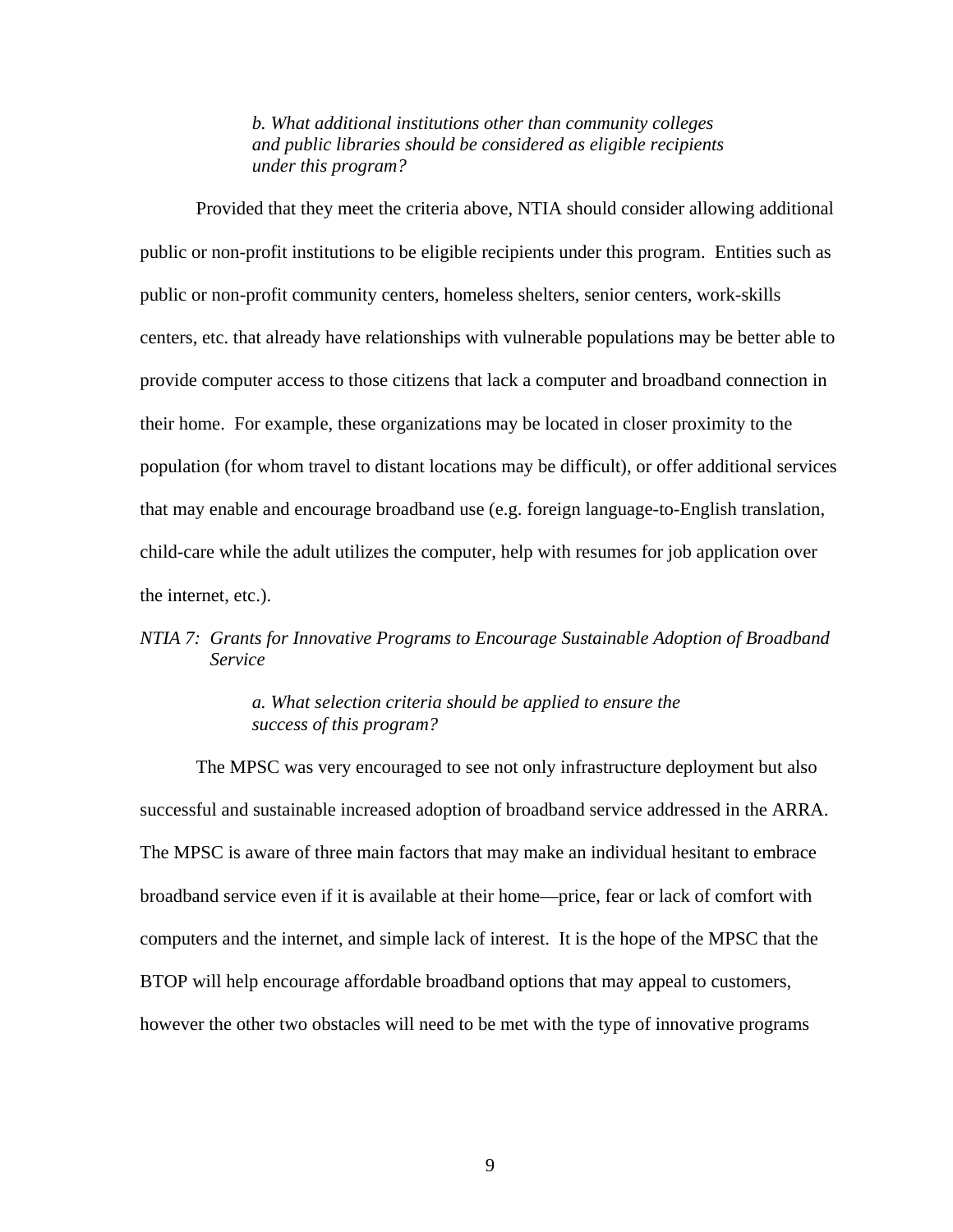encouraged by this portion of the ARRA. As in the case of Expanding Public Computer Center Capability, these programs should be accessible to all citizens.

 NTIA should give priority to those projects with the capability of reaching the largest number of individuals. NTIA should give the most consideration to programs that include training for use of the computer and the internet. This training should include an overview of how to use both a computer and basic internet functions such as search and email in order to encourage citizens who may feel overwhelmed by the technology. Additionally, training should include skills in to how to stay safe on the internet (such as monitoring children's use of the internet, precautions to take when sending confidential information, tips for spotting phishing/internet scams) in order to assuage fears that internet offers too many dangers. Finally, to address disinterest, the MPSC hopes that grants from this portion of the ARRA can be allocated to those programs that also create demand for internet service by exposing individuals to the many capabilities of the internet, including video, real-time messaging/conferencing, job search/application, etc. that they may not be aware of.

> *b. What measures should be used to determine whether such innovative programs have succeeded in creating sustainable adoption of broadband services?*

 The MPSC is aware of the difficulty in measuring whether programs of this type succeed. For example, it may be the case that such programs do create genuine interest in broadband service where it was previously lacking, however the cost of service may still be prohibitive. However, the MPSC urges the NTIA to set some type of benchmarks for these programs to measure their success. Depending on the type of program, these benchmarks may range from increased adoption rate in the area served, to the number of individuals attending training sessions, to required performance evaluations by individuals who have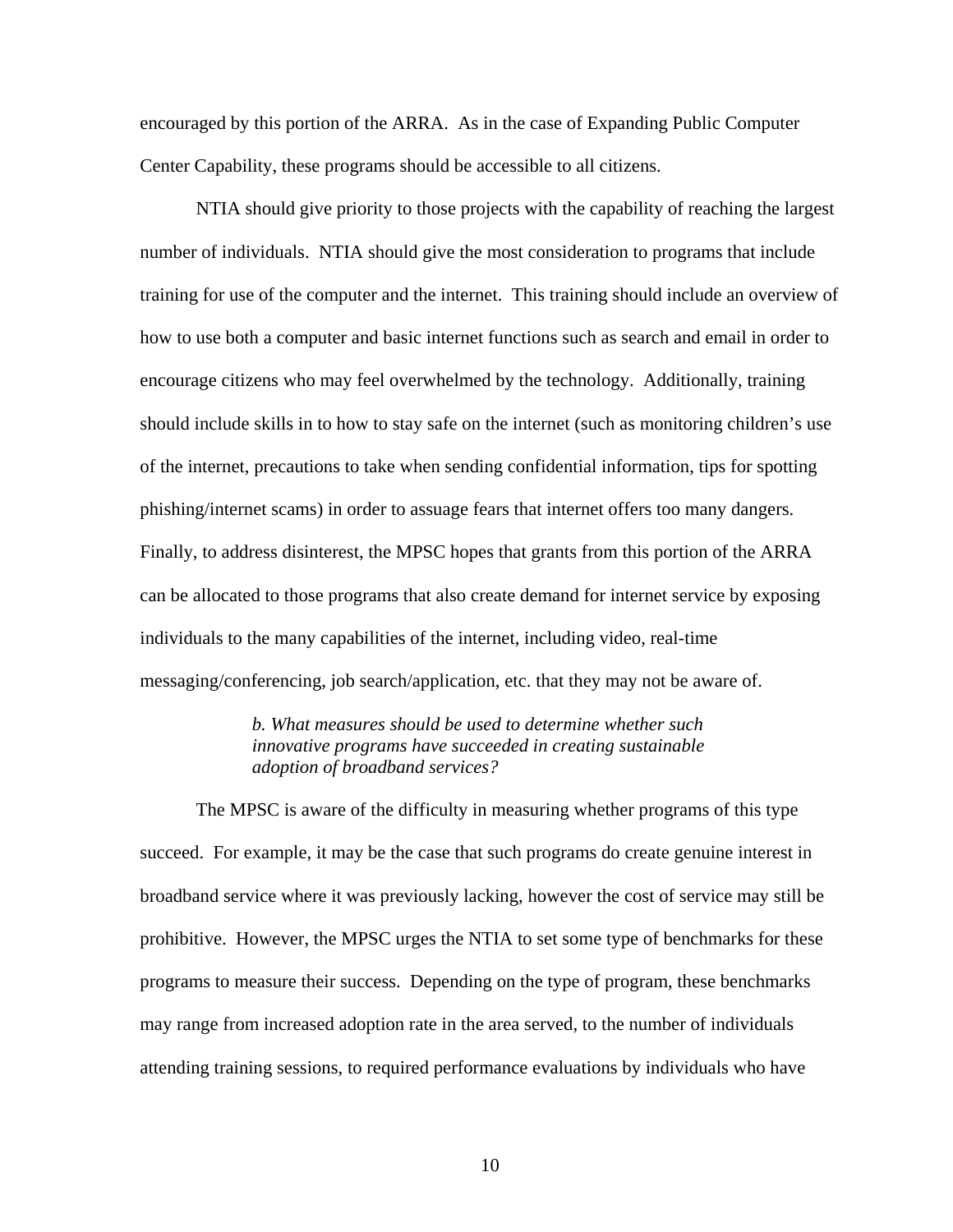participated in the program. Additionally, reporting requirements that are publicly available showing which aspects of programs are successful and efficient, may offer needed help to other organizations/projects with similar interests (both those funded under the ARRA and not).

#### *NTIA 8: Broadband Mapping*

1

# *a. What uses should such a map3 be capable of serving?*

 NTIA's national broadband map should at a minimum show, in detail, unserved, underserved, and served communities. The map should be user-oriented and offer different levels of access and detail based upon the type of user. The map should be a tool for state and local governments, community groups, and citizens. The map should enable users to determine whether broadband exists at a specific address determined by the Global Information Systems (GIS) coordinates at the street-level. While specific infrastructure data need not be publicly available, the map should show accurately detailed coverage areas for providers. This information would be very useful to citizens in determining whether broadband is available at their location, and which providers offer service. Additionally, this information would benefit community groups, and local and state government by providing data for use in determining how to increase adoption, i.e. more build-out of infrastructure versus enactment of demand-side programs. NTIA should also strive to create a map capable of highlighting areas of broadband demand where infrastructure is lacking, in order to help broadband providers identify potential markets.

> *b. What specific information should the broadband map contain, and should the map provide different types of*

 $3$  Section 6001(1) of the ARRA directs NTIA to establish a comprehensive nationwide inventory map that depicts the geographic extent to which broadband service capability is deployed and available from a commercial or public provider throughout each State.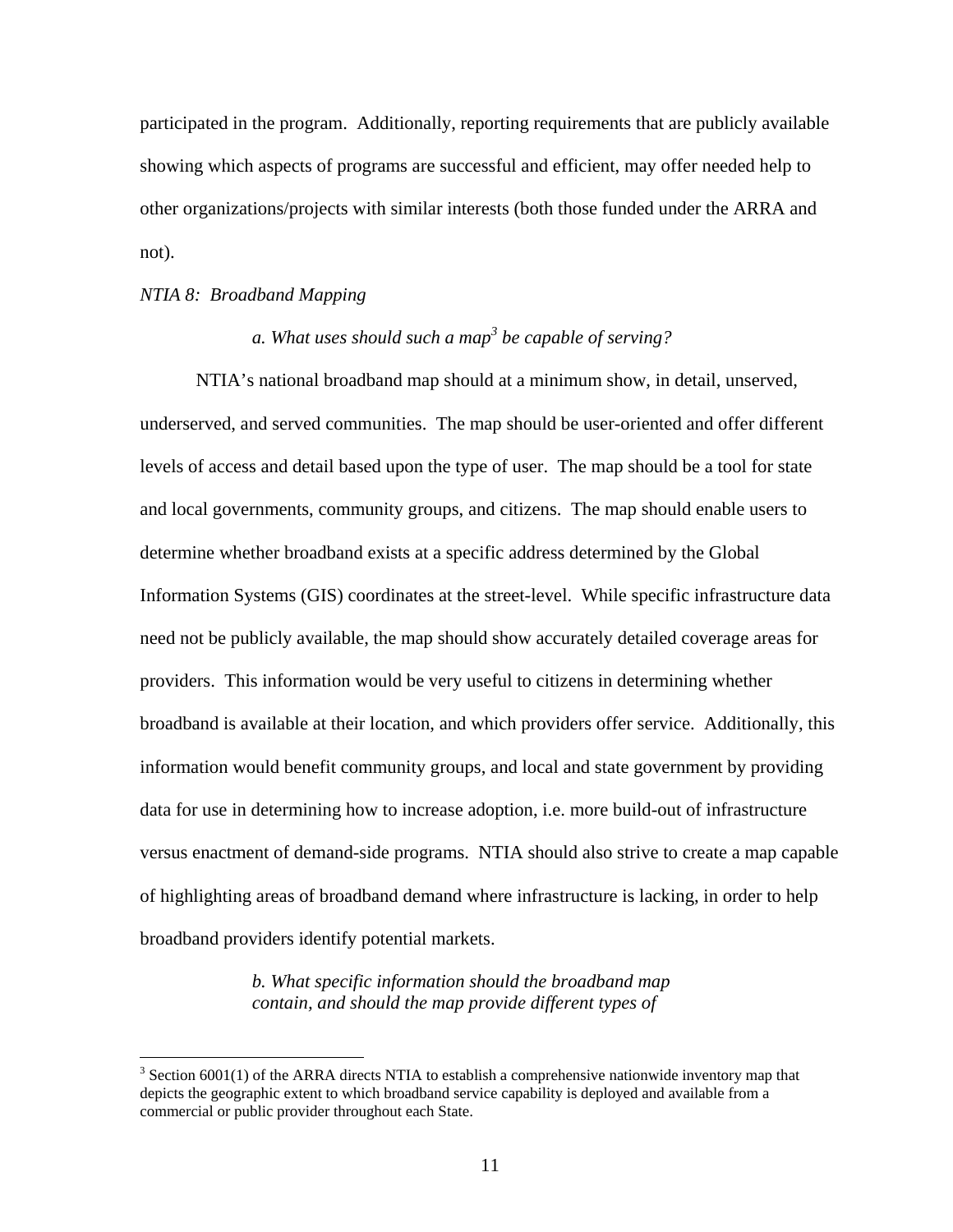#### *information to different users (e.g., consumers versus governmental entities)?*

 In order to assure that the map serves all users, the MPSC believes it will more than likely be necessary for the map to provide different levels of detail to different users. In the MPSC's experience, most providers of services such as broadband consider their network architecture, including location of facilities, to be confidential, proprietary or considered a trade secret. The MPSC believes that in order to have the most accurate and useful map possible, providers must be willing to share data with NTIA/States collecting data for the map. Therefore, the MPSC proposes that for regular access by individuals, the map should show accurate coverage areas at street-level granularity of all broadband providers serving the area (or nearby areas) including broadband speeds. However, there should be a further level of detail in the map, accessible to State governments, for example, that are willing and able to properly protect the confidentiality of the additional data. This additional data might include route maps showing the path broadband facilities follow while occupying public rights of way. The map should show the location of the broadband facilities in the public rights of way. The location of the broadband facility should be defined as, but not limited to: right, left, or center; aerial or underground; depiction of municipal boundaries and identification of street names and other identification of rights of way (federal, state, or private). The map should distinguish between municipalities when the facilities are in a right of way that serves as a municipal border (separate facilities serving each municipality). Providers should submit electronic maps to the NTIA/States in a GIS file format as determined by the NTIA. Provided that NTIA mandates periodic updates of the map, it could also function as documentation that those providers receiving grants are appropriately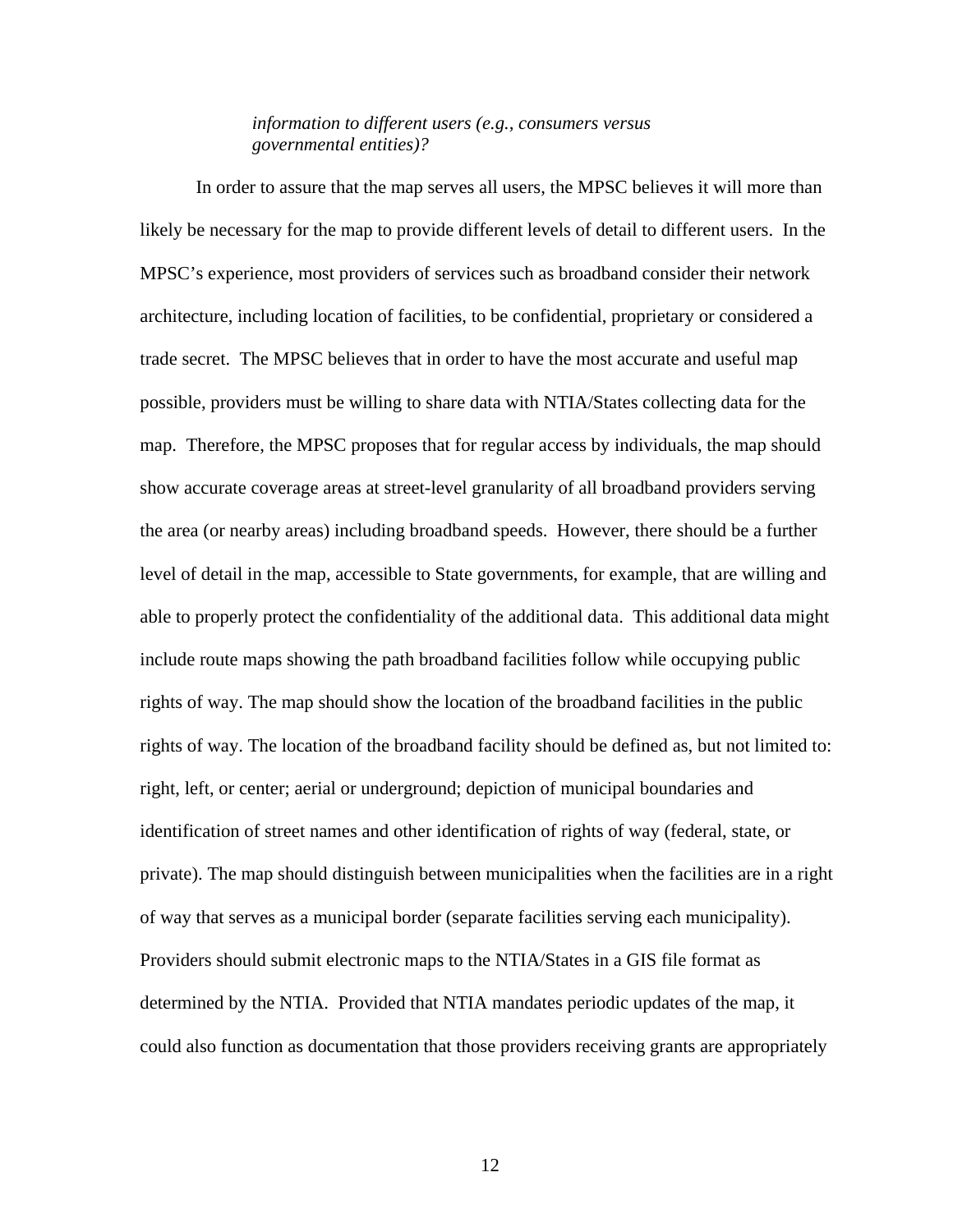building out networks thus assisting the NTIA/RUS in fulfilling the monitoring and reporting provision of the ARRA.

### *c. At what level of geographic or other granularity should the broadband map provide information on broadband service?*

 Under the appropriate protections for confidentiality, the Federal Communications Commission has shared Form 477 Data with the MPSC. In the past, $4$  providers have submitted Form 477 data at the zip-code level. Numerous parties have commented to the FCC on the relative uselessness of data over such a large geographic area. While the areas encompassed by zip-codes may seem sufficiently narrow, the MPSC's and others' experience with FCC data at this level shows that much more granular data is needed to develop robust conclusions on the availability of broadband service. For example, a zip-code area may be non-contiguous, may cover a mix of urban, suburban, rural, and undeveloped land, may simply refer to a location for post-office boxes, etc. Extrapolating that an entire zip-code area is served, because a single customer in that zip-code is served, obviously presents a problem. For this reason, the MPSC believes the broadband map should provide information at the street-level including the GIS coordinates. Often, rights-of-way for broadband facilities follow streets, so this level of detail would provide the most useful data on whether an individual premise has access to broadband service or not.

> *d. What other factors should NTIA take into consideration in fulfilling the requirements of the Broadband Data Improvement Act (BDIA), Pub. L. No. 110-385 (2008)?*

 The BDIA Sec. 106 expressly mandates a state role in a national broadband mapping process. The MPSC believes that a role for the States is essential in developing a robust

 $\overline{a}$ 

<sup>&</sup>lt;sup>4</sup> Beginning this year, providers will submit data at the Census tract level.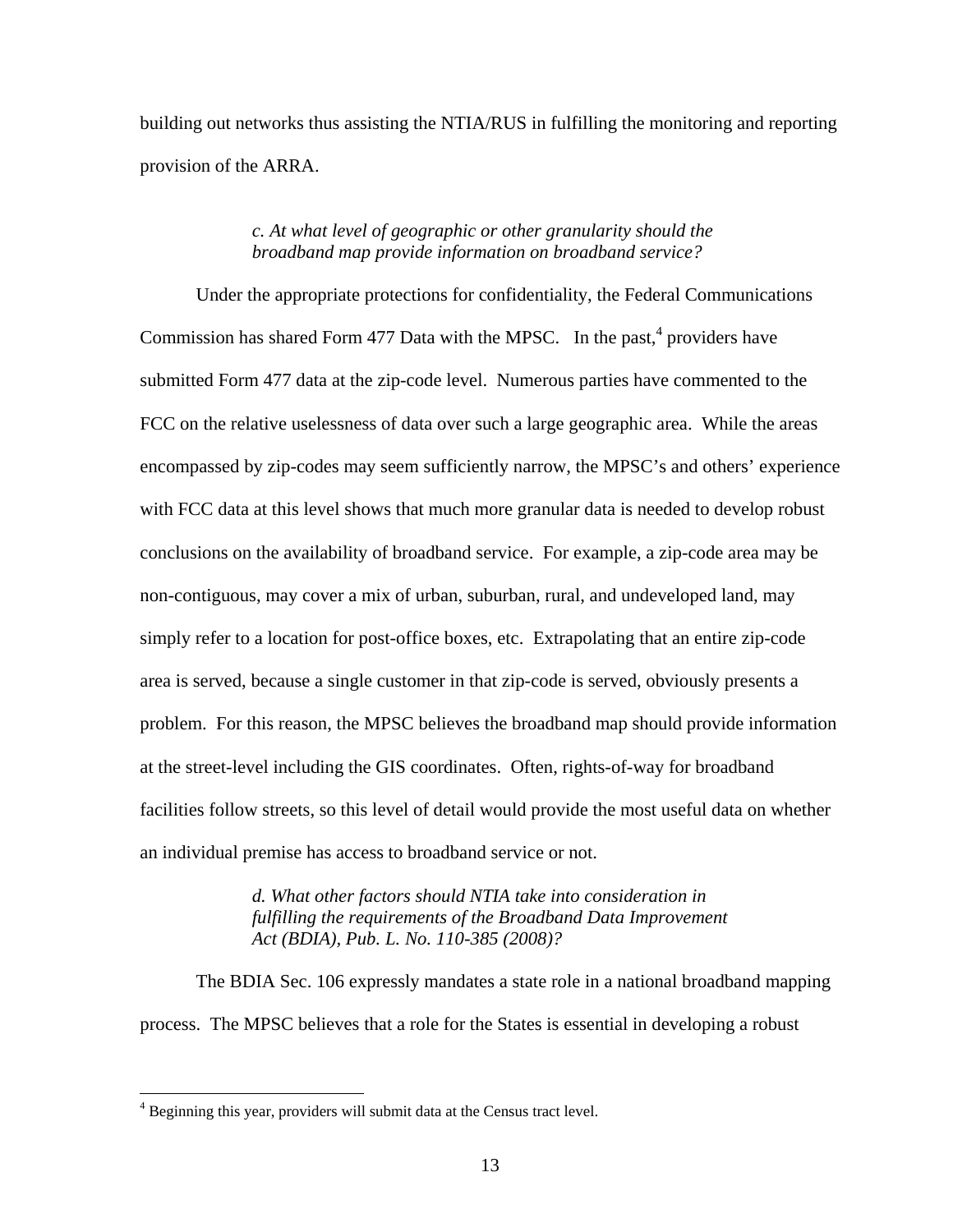map. States should play a role in the collection of data and have access to the detailed data provided there are sufficient confidentiality protections.

The MPSC recommends that the NTIA allow the states to use an "in-kind" match to qualify for the state matching part for the broadband grant, if awarded to a state. This could include using a state's program designed to facilitate broadband deployment. This would complement the federal program as currently proposed. This could include current mapping programs, tax credits afforded providers of broadband infrastructure, fees paid by providers for right-of-way access, etc. This would provide a structure for the sustainability of the program for some states without undertaking a long and extensive process to approve any new programs. A state could apply for the federal grant and use it's related program as the state match.

# *e. Are there State or other mapping programs that provide models for the statewide inventory grants?*

 Several States have already implemented mapping programs. The maps are usually available as a Portable Document Format (PDF) or an image file format such as a JPEG. The usefulness of these maps has been mentioned as an area of concern as parties have found it very difficult to extract street level information from them.

 Some States have contracted outside entities for their broadband mapping. The MPSC advises the NTIA to act with caution regarding any potential contract with outside entities. The MPSC, in its analysis of the broadband mapping programs by other States, encountered mixed reviews about the effectiveness of the currently existing programs. For example, parties have claimed that the data collected by a mapping consultant may be biased towards the incumbent provider. The NTIA should conduct a thorough review of any potential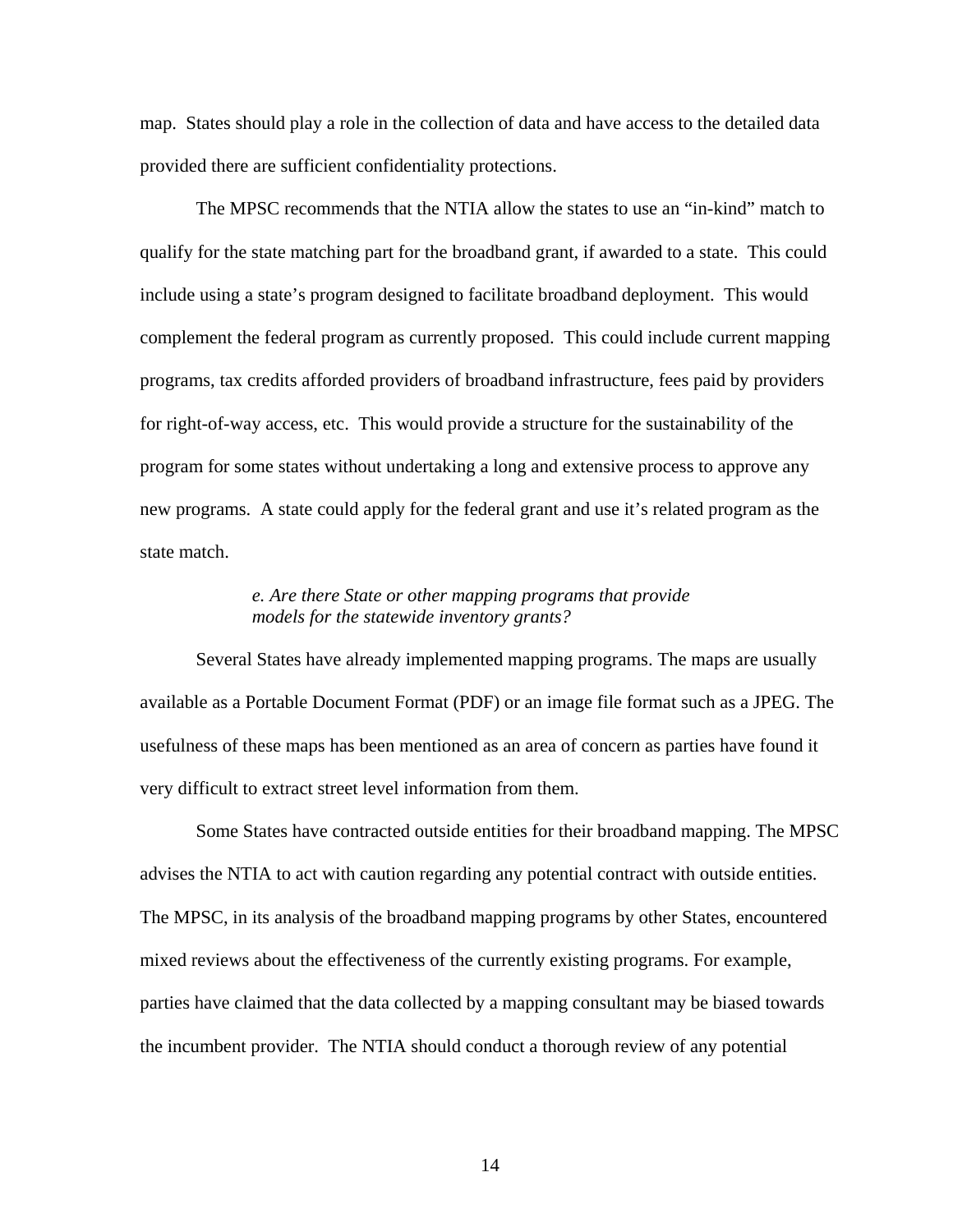mapping model to ensure that it meets the criteria and facilitates the advancement of a national model.

#### *f. Specifically what information should states collect as conditions of receiving statewide inventory grants?*

 The States should collect broadband information either independantly, or through the use of a third-party Request for Proposal (RFP) process. The information collected should show street-level detail of where broadband is available, and which providers are located in which areas. When the data is compiled, the resulting map should show areas that are unserved as well as underserved, as those categories are to be defined by NTIA/RUS/FCC in these current proceedings.

> *g. What technical specifications should be required of state grantees to ensure that statewide inventory maps can be efficiently rolled up into a searchable national broadband database to be made available on NTIA's website no later than February 2011?*

 As stated above, the map of all unserved, underserved and served broadband areas should be mapped by the GIS coordinates and populated in a compatible GIS mapping software program. Appropriate standard datasets would be necessary for each State in order to interface them with the federal nationwide broadband map. Essentially, a standard compatible process for all the States would ensure that the statewide inventory map is capable of feeding a searchable national broadband database.

## *h. Should other conditions attach to statewide inventory grants?*

 In each State, the State entity that coordinates the mapping process should be required to provide either a copy of the map, or a link to the map on NTIA's website, on a publicly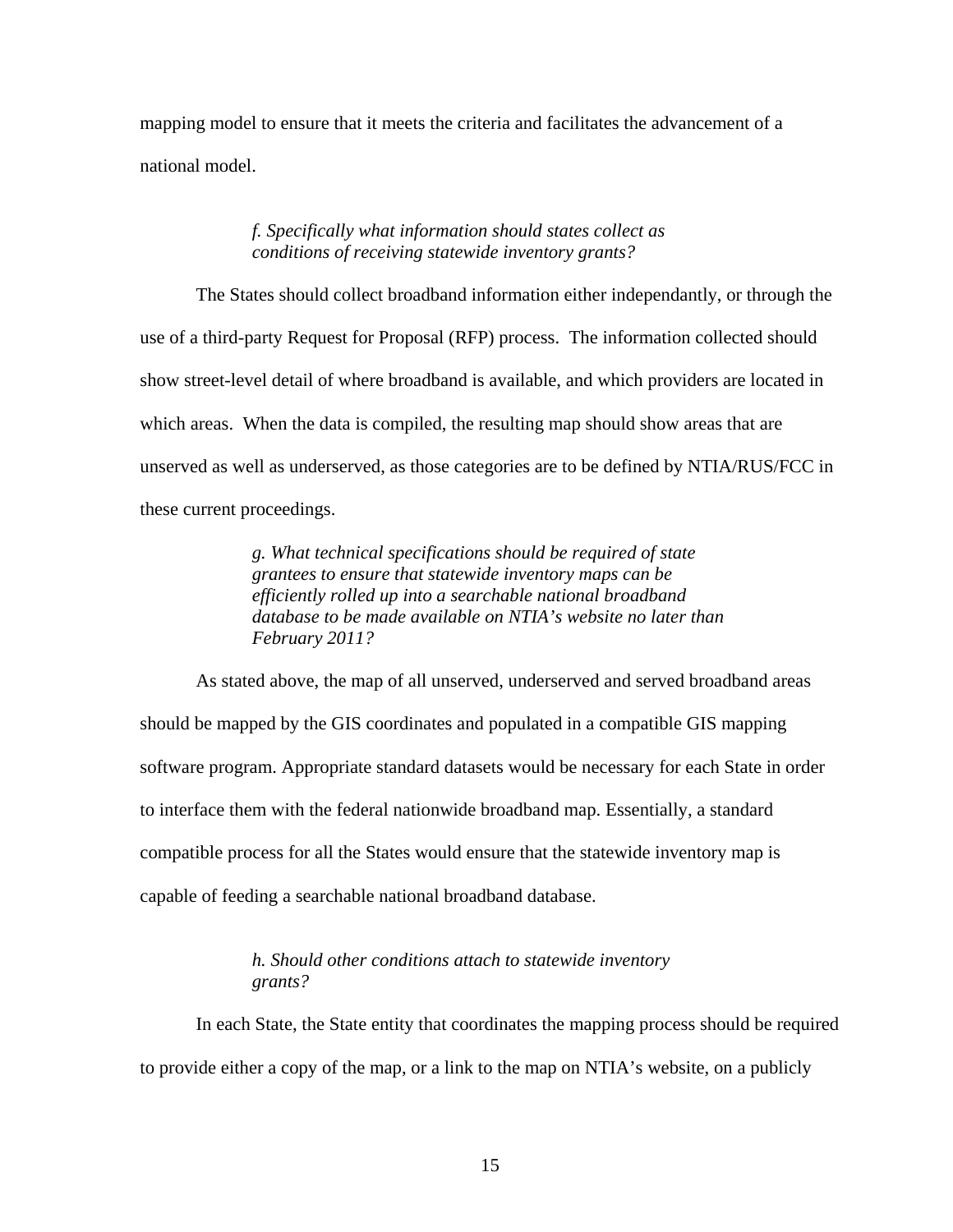accessible website. The website should also contain contact information for the State entity coordinating the mapping effort. The State entity should also agree to keep the map current, through updates occurring at least twice a year.

> *i. What information, other than statewide inventory information, should populate the comprehensive nationwide map?*

 Sites that offer public access to computers for broadband access, such as libraries and others, should be marked on the map. This will provide citizens important information about where they may access the internet in the case that broadband is not available at their home, or if they do not own a computer.

 In addition, all publicly available wireless networks, including the private and public sector, should be included in the map. Free wireless networks are fairly common in various public facilities. This information would provide alternatives to those individuals who for leisure or work need the connectivity in an area other than their business headquarters or their household location without having to subscribe to expensive licensed spectrum wireless broadband.

> *j. The ARRA and the BDIA impose duties on both NTIA and FCC concerning the collection of broadband data. Given the statutory requirements of the ARRA and the BDIA, how should NTIA and FCC best work together to meet these requirements?*

 Interagency cooperation and coordination will be absolutely essential in order to accomplish many of the mandates of both the ARRA and the BDIA. In order for the designated entity in each state to successfully implement the broadband mapping program, excellent communications between the entity in each state and the federal agencies are necessary. For efficiency purposes, the MPSC recommends the creation of a joint task force comprised of individuals from both the NTIA and the FCC directed to implement the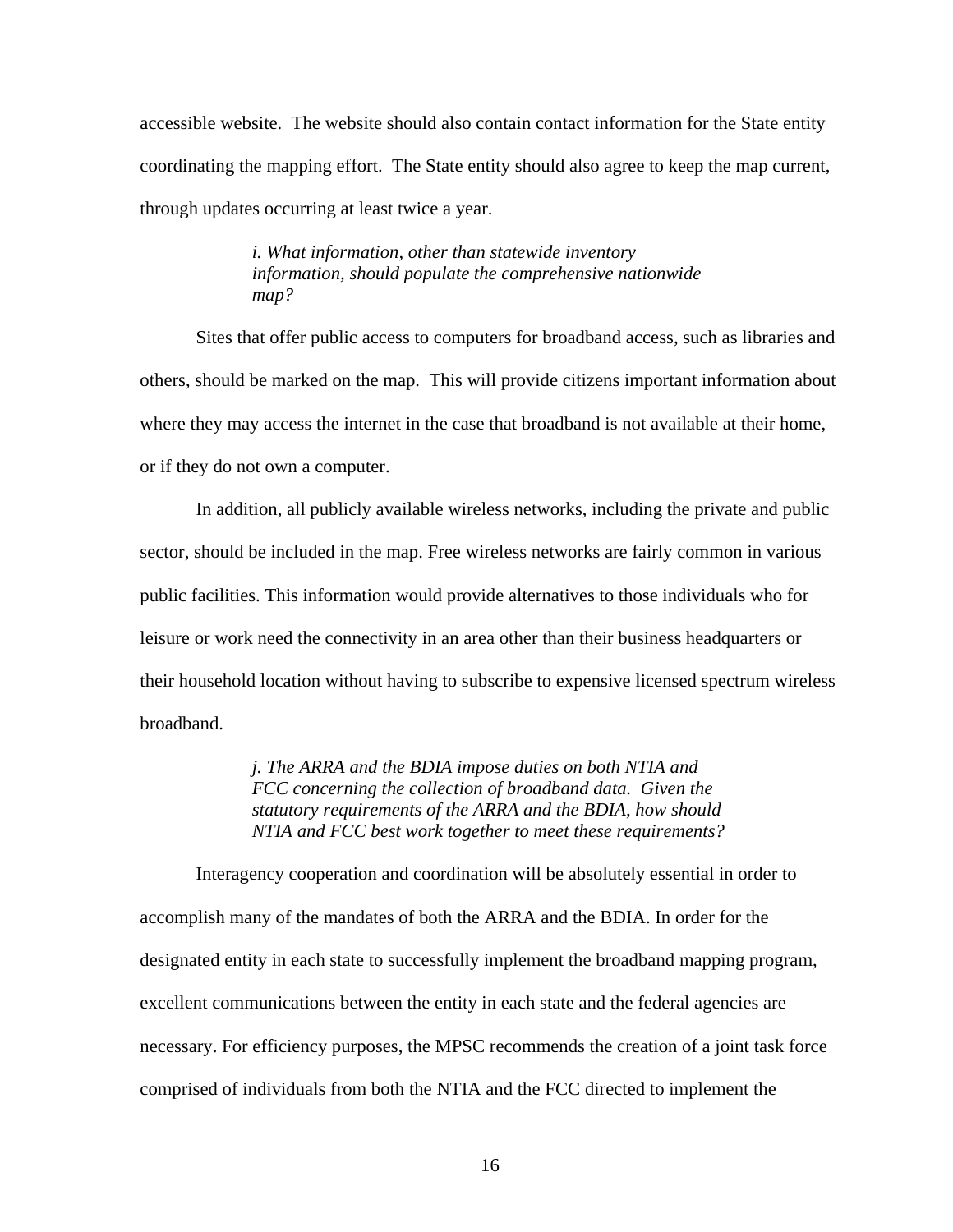broadband data collection. In this manner, both agencies will benefit from the shared expertise and the state entity as well as any other individual will have a single contact point for all the broadband data collection activities related to the ARRA and BDIA.

*NTIA 10: Timely Completion of Proposals* 

*a. What is the most efficient, effective, and fair way to carry out the requirement that the BTOP be established expeditiously and that awards be made before the end of fiscal year 2010?* 

 A two-year period is an extremely limited amount of time for NTIA to complete the charge as directed in the ARRA. The MPSC commends NTIA for beginning public hearings on this matter very shortly after the passage of the ARRA. These public hearings have provided opportunity for a wide variety of interested parties to propose steps that can be taken to ensure that the BTOP grants are awarded quickly, but to projects that have the components necessary for success. The MPSC again reiterates the need for States to play an active role in the process. NTIA has limited staff and there will likely be numerous applications to review. Under the NARUC proposal, those States that opt-in will absorb much of the review work, freeing up NTIA to focus on final approval and coordination with other federal agencies, such as RUS and the FCC. This is discussed above under *NTIA 2: The Role of the States*.

 Additionally, the MPSC urges NTIA to take additional steps to streamline the application process. NTIA should develop the application with clarity in mind. The process may be drawn out considerably, if the application is vague or confusing. Even with a clear application, NTIA should make available on a public website a list of common questions it receives regarding the application and the appropriate answers. In this way, NTIA will be able to reduce the number of repeat requests, or at least refer applicants to the website. If a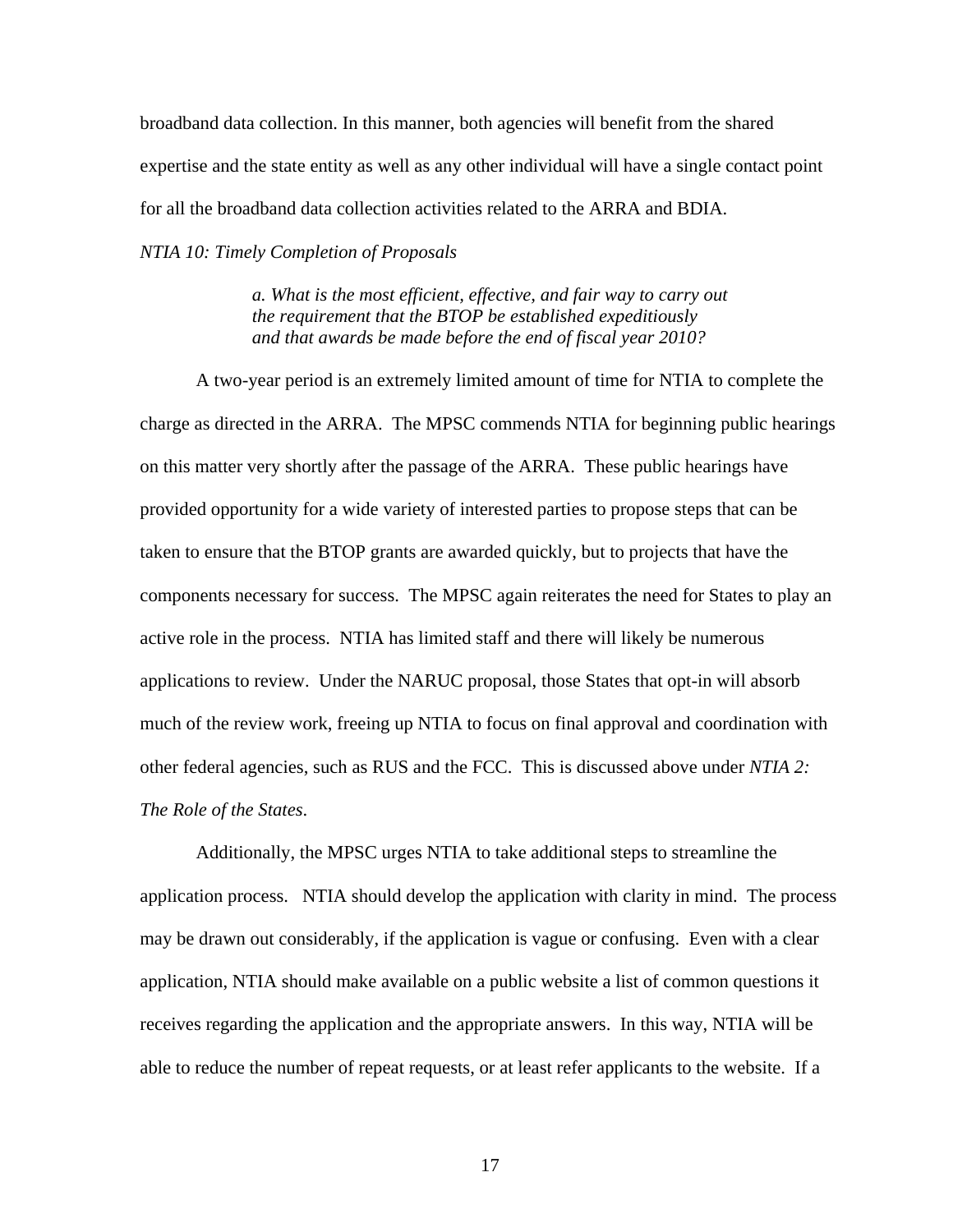proposal such as NARUC's is adopted, the States that opt to review and rank the applications should also keep a publicly available website with links to the NTIA application/information, as well as its own list of frequently asked questions and answers.

> *b. What elements should be included in the application to ensure the projects can be completed within two (2) years (e.g., timelines, milestones, letters of agreement with partners)?*

 The application process should include specific time requirements for 'breakingground' as well as offering broadband service to customers (whether on a wholesale or retail basis). Furthermore, as mentioned earlier, the NARUC proposal would require applicants to file applications with the States and NTIA simultaneously. NTIA should adopt this feature, as it is essential for efficiency. States will need immediate access to begin the process of reviewing the applications for completion and correctness. By divvying up the applications, the States can help prevent NTIA from being overwhelmed with applications that may be incomplete, thus streamlining the process for approval for those applications that successfully meet the NTIA criteria. NTIA should also ensure that States have access to all information, with confidentiality requirements as necessary, needed to evaluate and rank the projects. The MPSC recommends that NTIA address any necessary confidentiality issues at the time of the release of the application.

*NTIA 13: Definitions* 

*a. For purposes of the BTOP, how should NTIA, in consultation with the FCC, define the terms "unserved area" and "underserved area?"* 

 The FCC released a Public Notice on March 24, 2009 requesting comments with regard to the FCC's consultative role with NTIA and RUS in the implementation of the ARRA. Specifically, the FCC requested comments regarding certain terms and concepts such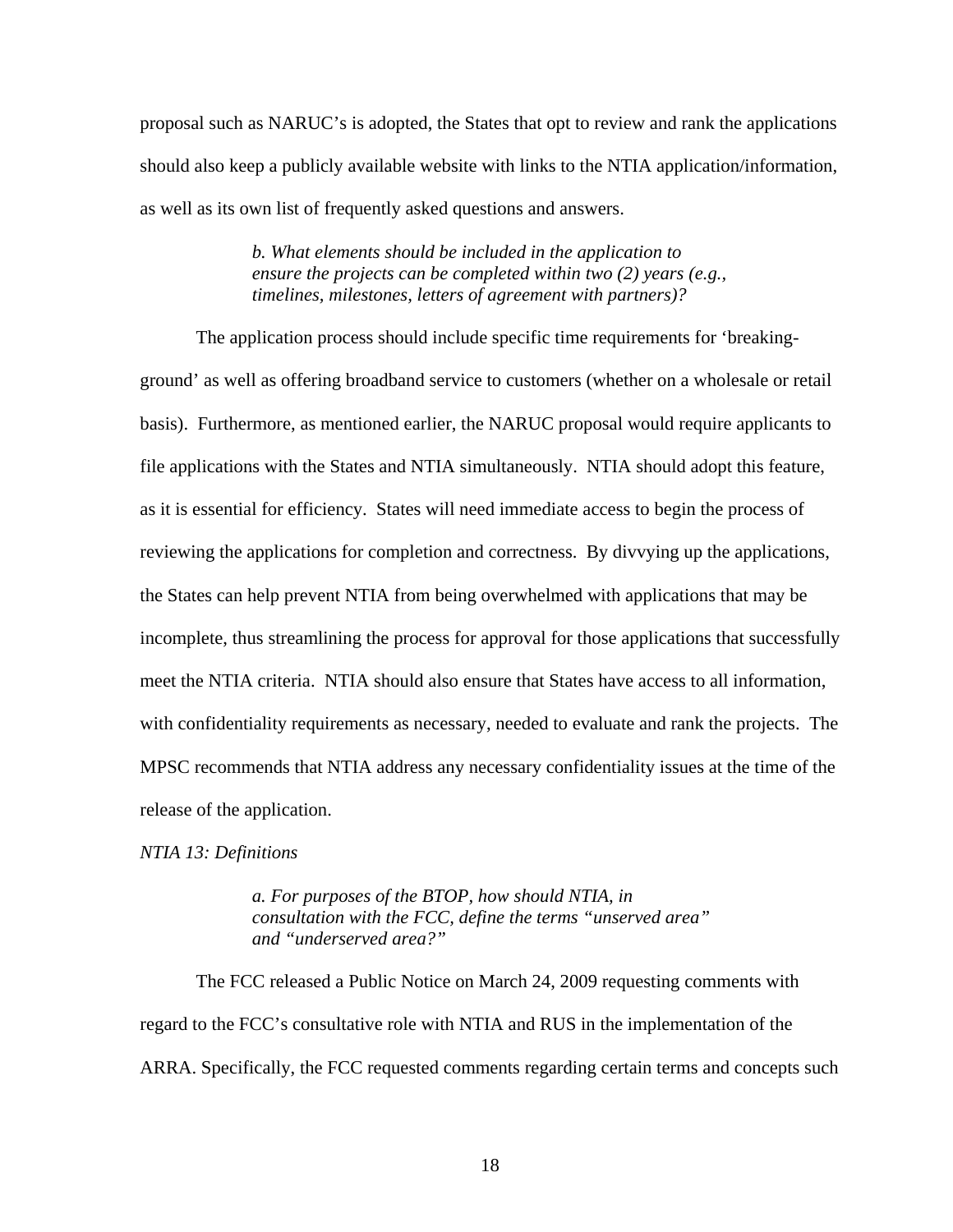as the definition of "unserved area," "underserved area," and "broadband," as well as the identification of the non-discrimination obligations that will be contractual conditions of BTOP grants, and the network interconnection obligations that will be contractual conditions of BTOP grants. These comments are due April 13, 2009 as well.

 The MPSC recommends the NTIA review those comments and the FCC's final determination before issuing any rules. These definitions, although they may appear simple in nature, can be extremely controversial and are the basis of all grant awards. A full comprehensive record is crucial.

 The MPSC recommends "unserved area" should be defined as a region where basic broadband is nonexistent. In determining whether an area has broadband or not, satellite broadband should not be taken into account. The MPSC is not convinced that satellite broadband is a viable substitute for other broadband platforms in the Michigan market. The "unserved area" may exist, for example, in a rural or urban region as well as a poor or affluent neighborhood. The geographic and socio-economic factors should not solely influence the determination of a region's lack of broadband availability.

 By contrast, an "underserved area" may be more affected by geographic or socioeconomic impediments. "Underserved areas" are areas identified as having some form of basic broadband, but not necessarily the more advanced competitive alternatives available in fully served areas. In identifying underserved areas, the NTIA and FCC should consider the area's economic conditions, including, but not limited to, family income, affordability of access, lack of options available, low percentage of residents subscribing, and any other criteria considered important by the NTIA and the FCC in determining whether an area is underserved.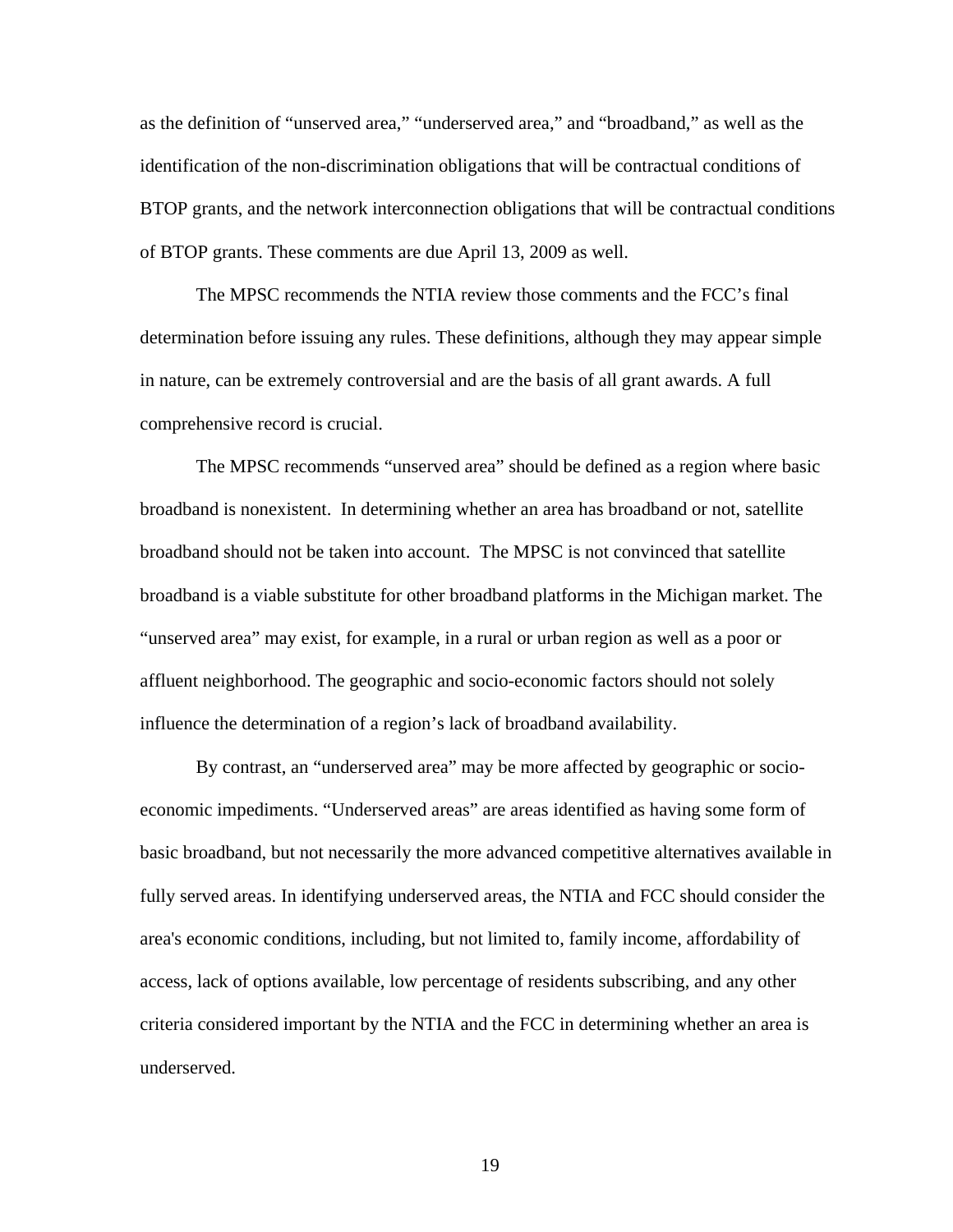*b. How should the BTOP define ``broadband service?''* 

 At a minimum, "broadband service" should be defined as high speed internet service, regardless of technology, with symmetrical transmission speeds of 1.5 megabits per second.

> *c. How should the BTOP define the nondiscrimination and network interconnection obligations that will be contractual conditions of grants awarded under Section 6001?*

 The nondiscrimination and network interconnection obligations should require open access provisions for all broadband providers. It is the MPSC's belief, the intent of the ARRA is to create an environment where any broadband provider is able to interconnect and must also allow for interconnection to its network in order to maximize the utilization of all the ARRA broadband investment in the nation. The MPSC supports this approach, as the requirements for open access will also spur future network deployment and broadband sustainability.

*NTIA 14: Measuring the Success of the BTOP* 

*a. What measurements can be used to determine whether an individual proposal has successfully complied with the statutory obligations and project timelines?* 

 The MPSC urges NTIA to determine the measurements that will gauge the success of projects before or concurrently with the development of the application. It is essential for applicants to know at least the general measurements NTIA will use in evaluating success. The MPSC recommends that the States should also play an important role in any accountability provisions adopted by NTIA. The States should have the ability to monitor and consult with NTIA on projects within their boundaries.

> *b. Should applicants be required to report on a set of common data elements so that the relative success of individual proposals may be measured? If so, what should those elements be?*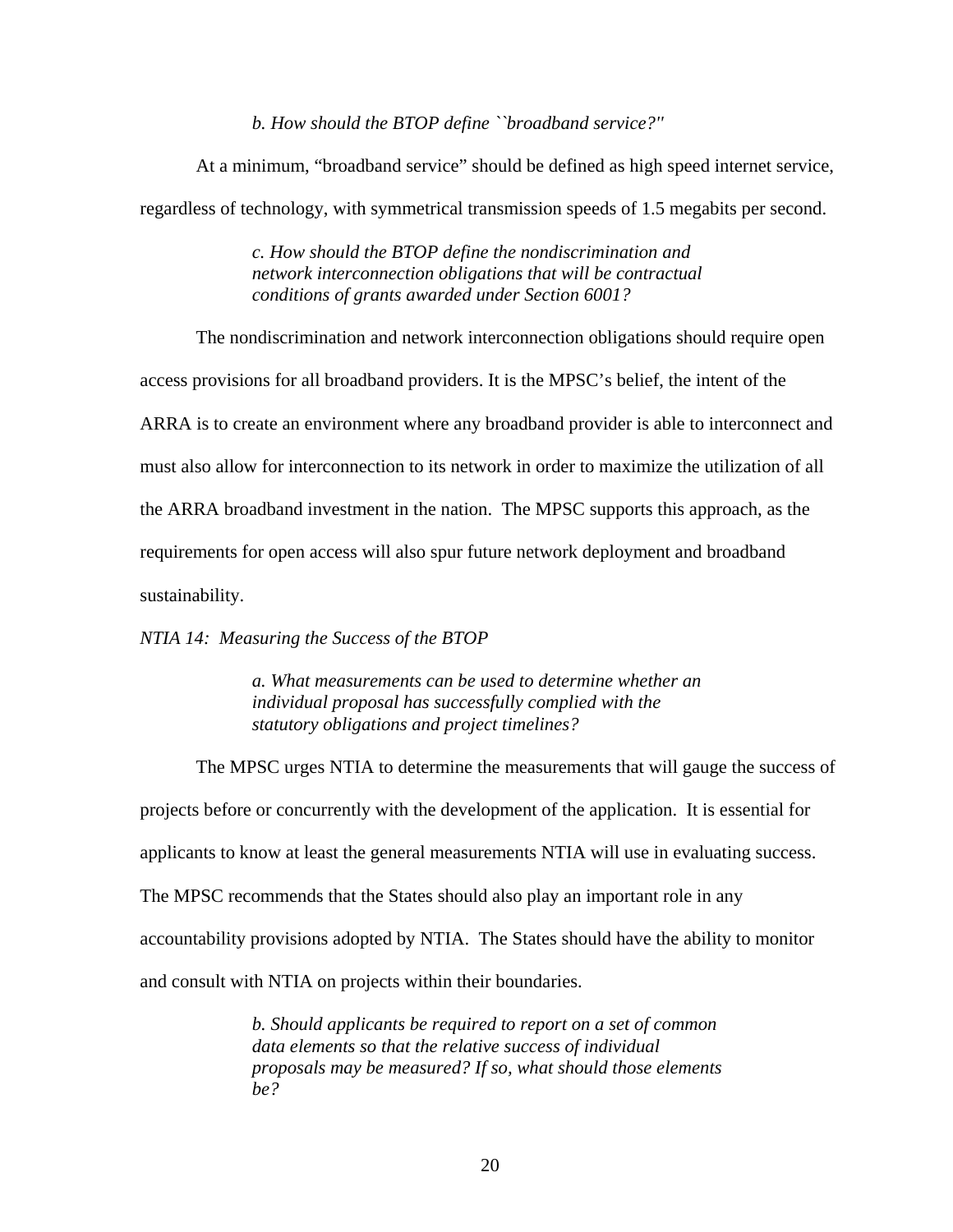The short time period with which NTIA has to award grants may result in a process with significant hiccups. While steps such those outlined in these comments can be taken to minimize confusion and maximize the deployment and adoption of broadband, the BTOP should be part of a larger national strategy for broadband. The BTOP has the ability to serve as a proof-of-concept for such a national strategy. In this way the BTOP should not be seen as being completed when the projects funded are completed, but seen as a starting point for a wider broadband plan. Witnessing the BTOP's successes and failures will provide policymakers and providers with important data to use going forward. Thus, reporting requirements and measurements used for evaluation of projects must be clear and consistent. NTIA should require a, fairly general, common set of data measures across all types of programs (regardless of demography, geography, or technology). Additionally, NTIA should consider requiring more specific measures broken down by the type of project receiving funding. The characteristics of the project (again, demography, geography, technology) may indeed show that in certain populations or geographies one approach is successful, and in others different approaches may be more successful.

#### Conclusion

 The MPSC continues to work toward being better able to spur broadband deployment in rural, unserved and underserved areas of Michigan through a variety of means. The MPSC advocates a strong role for the States in the development, implementation, and evaluation of the BTOP. Again, the MPSC thanks NTIA for the opportunity to offer these comments and